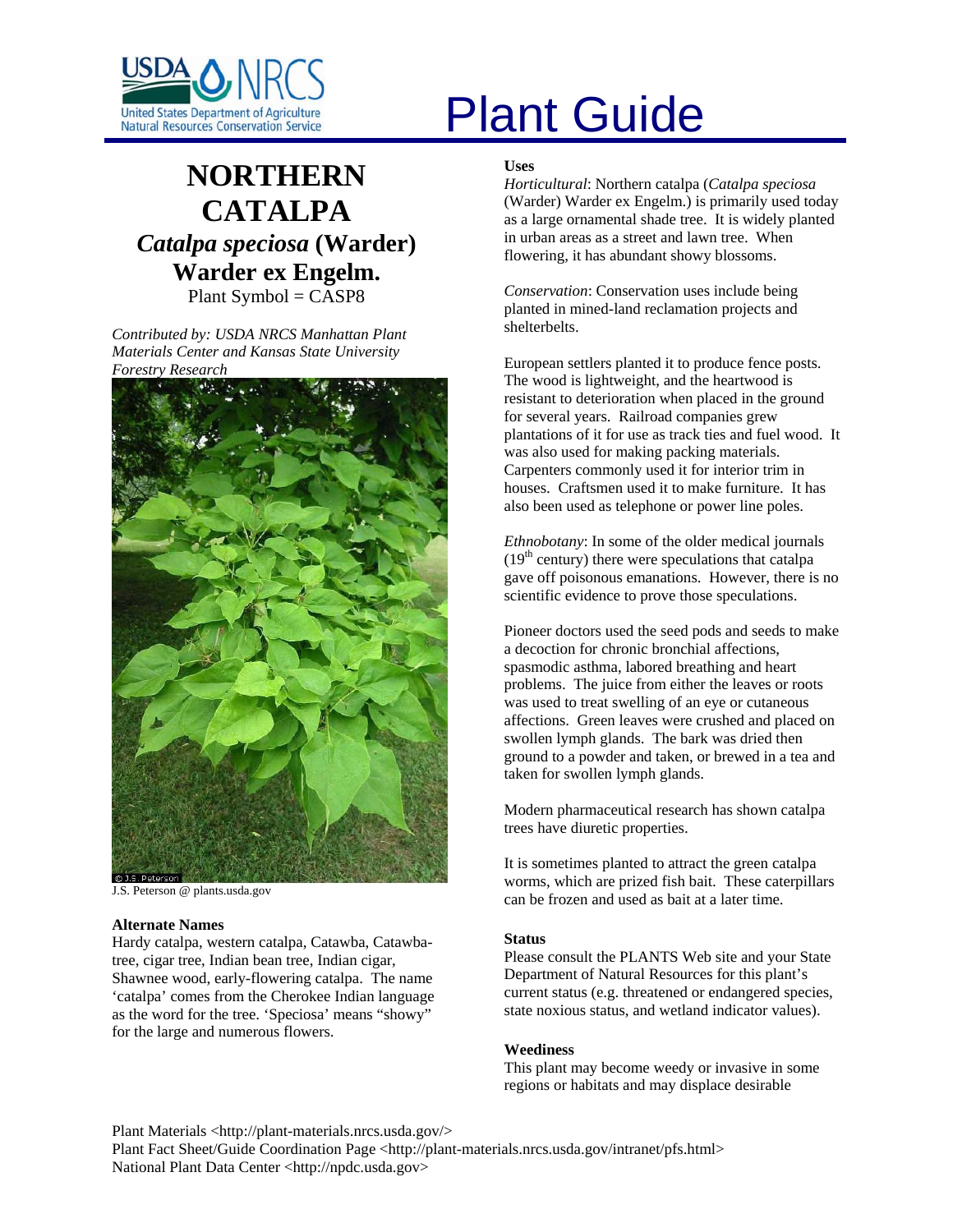vegetation if not properly managed. Please consult with your local NRCS Field Office, Cooperative Extension Service office, or state natural resource or agriculture department regarding its status and use. Weed information is also available from the PLANTS Web site at plants.usda.gov.

#### **Description**

General*:* It is a perennial deciduous tree which readily grows in USDA Hardiness Zones 4 to 8. It has moderate to fast growth, tending to grow rapidly when juvenile, but slows with maturity.

The height at 20 years is about 20 feet. The biggest northern catalpa recorded is in Indiana. It is 85 feet tall with a spread of 81 feet and a circumference of 290 inches at 4.5 feet above ground level. Catalpas prefer moist, deep, well drained soil, but adapts to dry or wet soils. The soil pH may range from 5.5 to 7.0. It prefers an open sunny space to partial shade. When it grows from seed the tree trunk rarely divides into two or more branches about the same size. If the tree is cut and grows back there is prolific spouting from the stump. The bole may be straight, but it is usually crooked. It is tall with an irregular, openrounded to narrow-oval crown. This tree comes into leaf very late in the spring and it is one of the first to lose its leaves in the fall. Its longevity is about 60 years.

The tree bark ranges from scaly to ridged, to blocky plates. On a mature tree trunk the bark may be from ¾ to 1 inch thick, light grayish brown in color, and broken into longitudinal, scaly, flat ridges. On young tree seedlings the bark is thin and easily damaged by impact, or rodents.

Twigs in winter have a unique identifying characteristic. They have sunken leaf scars which resemble suction cups. Their whorled arrangement of 3 scars per node is another trait easily identified.

Leaves are simple, large, ovate to ovate-oblong, from 8 to 12 inches long, are heart-shaped tropical looking without any lobes and are yellowish green in color. The leaf margins are entire, pointed at the tips and rounded to cordate at the bases. The top of the leaf is darker green than the underside which is also pubescent. Leaves are generally opposite on large branches and often whorled in 3 on young stems. Leaves may scorch and drop during droughts. They turn an undistinguished yellow in the fall before dropping. The leaves do not emit an unpleasant aroma when bruised as is the case with the southern catalpa (*Catalpa bignonioides* Walt.), which are also more abruptly pointed.

The flowers of catalpa are perfect. Flowering takes place in late spring to early summer. They occur as large clusters of showy, white, bell-shaped corollas of 5 lobes with ruffled edges and yellow, orange or purple interior spotting or streaking. Individual flowers are showy, tubular up to  $\frac{1}{2}$  inch broad. They are branched in about 10 inch clusters at the stem tips. The northern catalpa flowers about 2 to 3 weeks earlier than the southern catalpa, which also has more spotted flowers. Flowers are good for honey production.

Seedpods are slender and green in the summer growing from 10 to 24 inches long, looking similar to an exaggerated green bean. They mature in the fall, turn dark brown, split open lengthwise to let seeds fall in the spring. The whole pod is often blown off the tree. The shape and color of the mature seedpod gives rise to the common name of cigar tree.

The southern catalpa seeds are drawn out more to a point while the northern catalpas seeds are blunter at the end. Seeds are about 1 inch long and 1/3 inch wide. They have a light brown coat and wings rounded at the ends terminating in a fringe of short hairs. There are approximately 20,480 seeds per pound. Seeds which are collected after overwintering in the mature seedpod have a higher germination rate than those collected in the fall and stored.

The wood is of moderately light density (specific gravity 0.42 oven dry), with pale gray sapwood and grayish brown heartwood. It has a faint, aromatic, non characteristic odor and no characteristic taste. It is ring porous, coarse-grained, soft, not strong, but very durable in contact with the soil.

*Distribution*: For current distribution, please consult the Plant Profile page for this species on the PLANTS Web site.

*Habitat*: Prior to European settlement it was native to a small area of the central Mississippi Valley basin, western Tennessee, north east Arkansas, the lowlands of south east Mississippi and southern Illinois and Indiana. Farmers once planted catalpas in groves to provide shade for hog lots. It is now readily found from Kansas south to Texas and eastward to Louisiana.

#### **Adaptation**

It has been extensively propagated for over 200 years. It can now be found in most eastern states, and planted to some extent in Europe and New Zealand.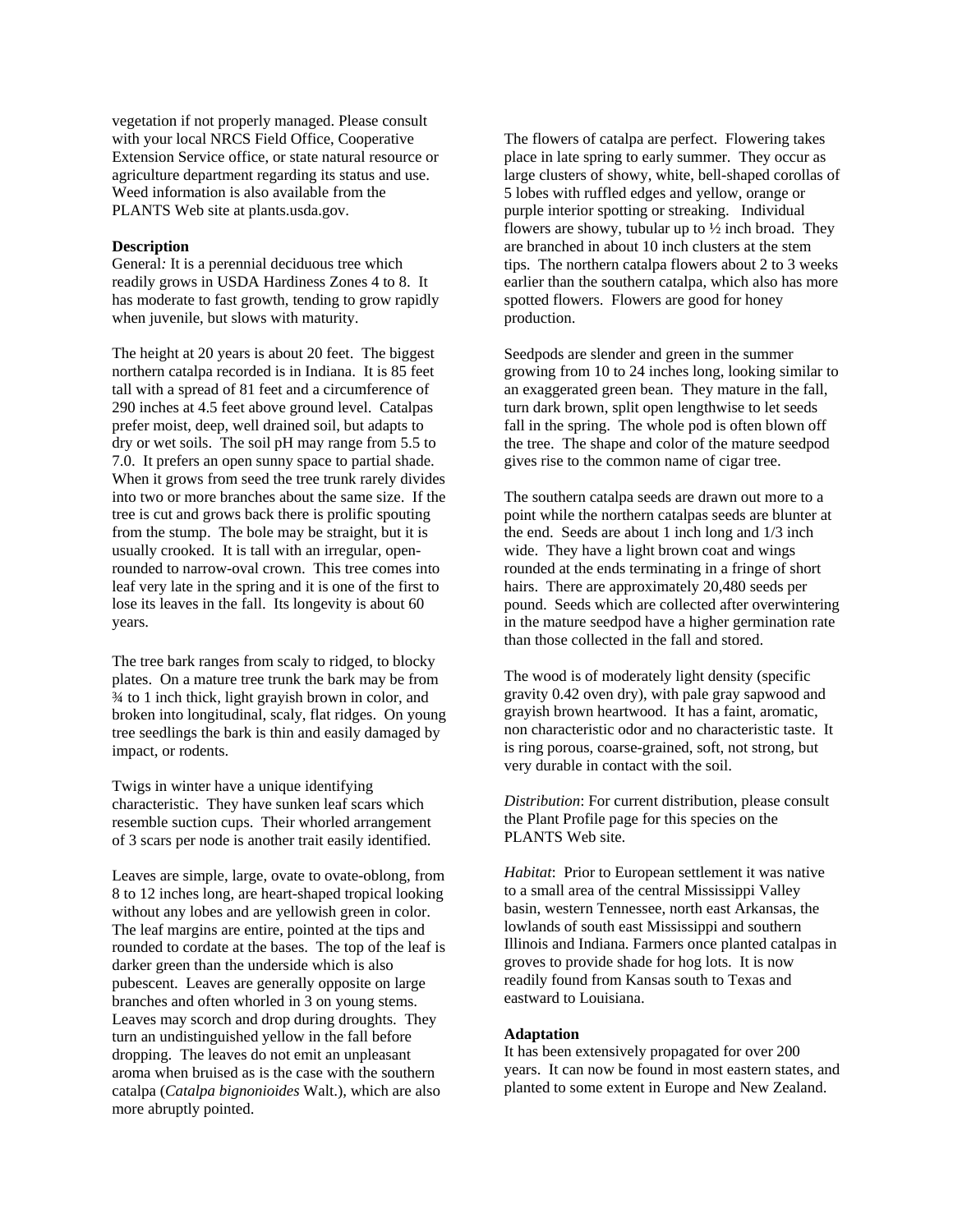# **Establishment**

When placed as an ornamental in a yard setting, care must be taken to ensure it is not too close to a building, fence, property line or septic system. Ample space should be provided to let it reach a mature height.

#### **Management**

The biggest management problem with a catalpa tree used as an ornamental is litter. It will drop a heavy load of flowers in the spring, then a plentiful supply of leaves in the fall and finally a lot of large seedpods in the winter.

# **Pests and Potential Problems**

Larvae of the catalpa sphinx caterpillar (*Ceratomia catalpae*) eat the tree's leaves. This causes significantly more nectar than normal to seep out of the damaged leaves. Almost complete defoliation may occur in some years. This increased nectar attracts various species of ants, ladybird beetles and a parasitoid. These predaceous insects attack and/or remove the eggs and young larvae of the catalpa sphinx. The secretion of extrafloral nectar and its subsequent harvesting by insects is mutually beneficial to both the catalpa tree and the predaceous insects.

Rabbits are especially damaging in their girdling of young stems.

Immature seeds in the pods are often destroyed by a small yellow grub, the larva of a gnat.

Catalpa midge (*Cecidomyia catalpae* Comstock) causes leaf spots, injures terminal buds and branch tips, as well as seeds in the pods.

Brown leaf spots on leaves are often created by the fungi *Macrosporium catalpae*. This is rarely a serious problem so no chemical treatment is recommended. Catalpa is also susceptible to the decay fungus *Polystictus versicolor*. It can severely damage catalpa trees after about 20 years of age in the western part of its planted range.

Powdery mildew causes a white powdery coating on the leaves. When severe the leaves turn yellow and drop.

Verticillum wilt will make the branches die, and can eventually kill trees. A hard to find symptom of verticillum wilt is discoloration of the sapwood.

# **Environmental Concerns**

It is an invasive, weedy tree which escapes cultivation easily. The flowers, long seedpods and seeds fall down from spring through winter, and create a mess on the ground anywhere near the tree. Its brittle wood makes its branches subject to wind and ice damage.

# **Seeds and Plant Production**

Catalpas can readily be grown from seed. Research shows seeds collected after overwintering in the seedpods had better germination than those collected in the fall and stored inside. Root cuttings may also be used to propagate trees.

# **Cultivars, Improved, and Selected Materials (and area of origin)**

There are two species of catalpa native to North America, northern catalpa (*Catalpa speciosa*) and southern catalpa (*Catalpa bignonioides*). They appear very similar but are two distinct species. One variety of *C. speciosa* has been documented: pulverulenta from Paul & Son.

Contact your local Natural Resources Conservation Service (formerly Soil Conservation Service) office for more information. Look in the phone book under "United States Government." The Natural Resources Conservation Service will be listed under the subheading "Department of Agriculture."

#### **Control**

Please contact your local agricultural extension specialist or county weed specialist to learn what works best in your area and how to use it safely. Always read label and safety instructions for each control method. Trade names and control measures appear in this document only to provide specific information. USDA, NRCS does not guarantee or warranty the products and control methods named, and other products may be equally effective.

#### **References**

American Forests. *National register of big trees: northern catalpa.* 

[\(http://www.americanforests.org/resources/bigtrees/r](http://www.americanforests.org/resources/bigtrees/register.php?details=140) [egister.php?details=140](http://www.americanforests.org/resources/bigtrees/register.php?details=140)) [online: cited 14 August 2008].

Bailey, L.H. 1939. p. 684 *In The standard cyclopedia of horticulture*. Volume I –A-E. The MacMillan Company, New York.

Bailey, L.H. and E.Z. Bailey. 1976. *Hortus third, a concise dictionary of plants cultivated in the United*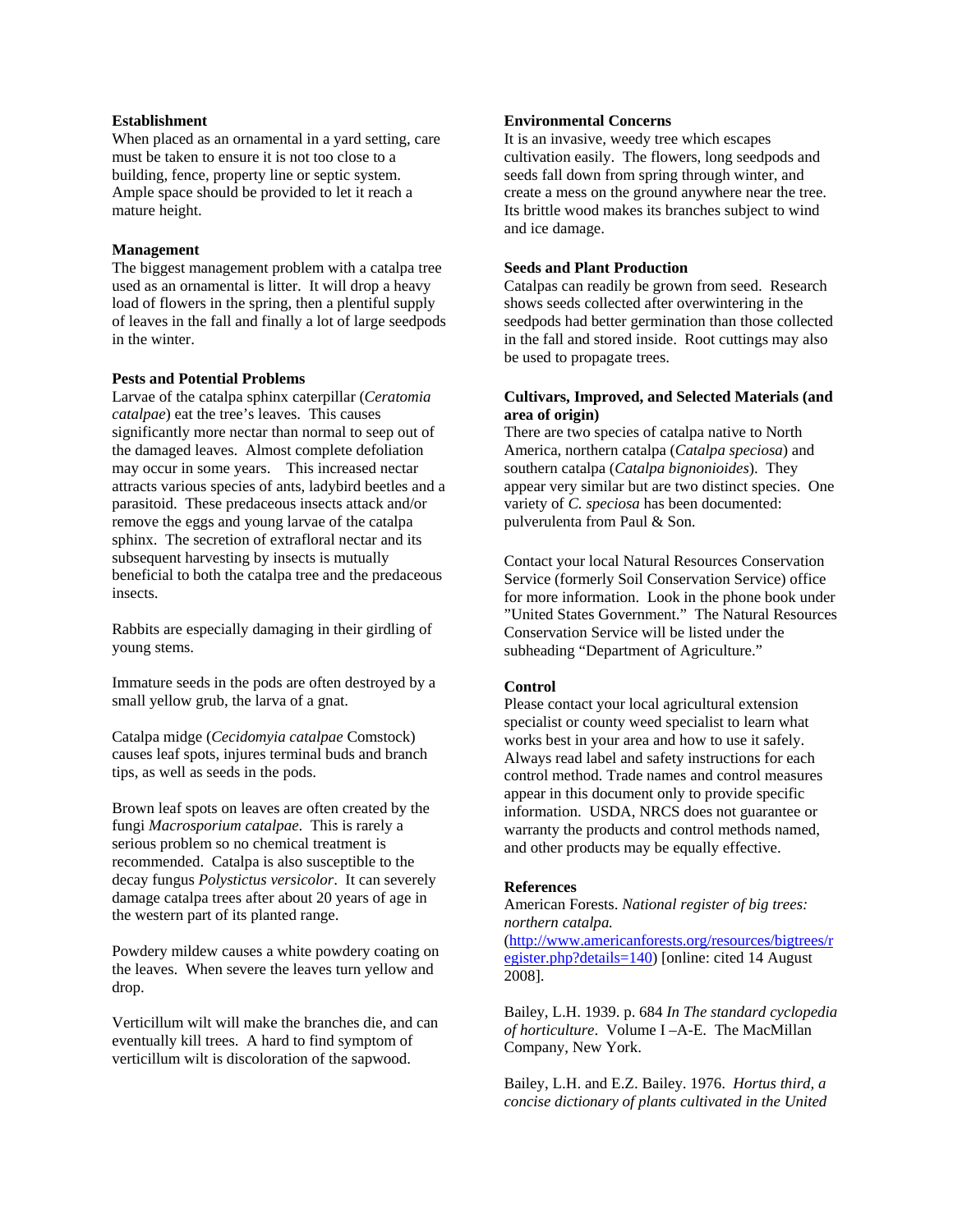*States and Canada.* State University at Cornell University, New York State College of Agriculture and Life Sciences. MacMillan Publishing Company, New York.

Bonner, F.T. and D.L. Graney. 1989. *Catalpa* Scop. Catalpa. p. 281-283. *In* Schopmeyer, Technical Coordinator. *Agricultural Handbook No. 450*, 2nd ed. Reprint from 1974. USDA: Forest Service, U.S. Department of Agriculture. U.S. Government Printing Office, Washngton, D.C.

Collingwood, G.H. 1943. Northern catalpa. *American Forests*, August, 1943. p. 401.

Dalby, R. 1999. p. 469 *In* The case for the catalpa. *American Bee Journal*, June, 1991.

Evans, E. Trees: *Catalpa speciosa*. [\(http://www.ces.ncsu.edu/depts/hort/consumer/factsh](http://www.ces.ncsu.edu/depts/hort/consumer/factsheets/trees-new/catalpa_speciosa.html) [eets/trees-new/catalpa\\_speciosa.html\)](http://www.ces.ncsu.edu/depts/hort/consumer/factsheets/trees-new/catalpa_speciosa.html). [online: cited 24 March 2005]. North Carolina State University Cooperative Extension Horticultural Science.

Felter, H.W. and J.U. Lloyd. 1898. Catalpa-cigar tree. *King's American Dispensatory* (http://www.henriettesherbal.com/eclectic/kings/catal pa.html) [online: cited 24 March 2005].

Fernald, M.L. 1950. *Gray's Manual of Botany*, 8<sup>th</sup> ed. American Book Company, New York.

Floridata. *Catalpa speciosa*. [\(http://www.floridata.com/ref/C/cata\\_spe.cfm\)](http://www.floridata.com/ref/C/cata_spe.cfm) [online: cited 24 March 2005]. Floridata marketplace.

Garman, H. 1912. *The catalpa and their allies*. Bulletin No. 164: 201-223. Kentucky Agricultural Experiment Station.

Geyer. W.A. 2000. Catalpa Outline Data Sheet. *The forestry compendium – a silvicultural reference.*  CABI Publishing. Wellingford, Oxon, U.K.

Gilman, E.F. and D.G. Watson. 1993. *Catalpa spp*. Fact Sheet ST-130. University of Florida, Florida Cooperative Extension Service, Environmental Horticulture Department, Institute of Food and Agricultural Sciences.

Green, W.J. 1904. *The hardy catalpa as a farm crop*. Bulletin No. 149:69-80. Ohio Agricultural Experiment Station.

Gossard, H.A. 1908. *The catalpa midge*. Bulletin No. 197: 13p. Ohio Agricultural Experiment Station.

Hortnet. *Catalpa speciosa*. [\(http://www.hort.net/gallery/view/big/catsp/\)](http://www.hort.net/gallery/view/big/catsp/) [online: cited 24 March 2005]. Hort.net

Iverson, L., D. Ketzner, and J. Kar. *Illinois plant information network on Catalpa speciosa*. [\(http://www.fs.fed.us/ne/delaware/ilpin/699.co](http://www.fs.fed.us/ne/delaware/ilpin/699.co)) [online: cited 24 March 2005]. USDA Forest Service, Delaware.

Little, E.L. 1953. USDA, FS. *Checklist of native and naturalized trees of the United States.* Agriculture Handbook No. 41. U.S. Government Printing Office, Washington, D.C.

McGregor, R.L. et al. 1977. *Atlas of the flora of the great plains*. Iowa State University, The Iowa State University Press, Ames.

McGregor, R.L. et al. 1986. *Flora of the great plains*. University of Kansas, University Press of Kansas, Lawrence.

Ohio Department of Natural Resources. *Ohio's trees, northern catalpa (Catalpa speciosa*). (http://www.dnr.state.oh.us/forestry/trees/catalpa\_nth rn/tabid/5349/Default.aspx) [online: cited 24 March 2005].

Oklahoma Biological Survey. *Catalpa speciosa (Warder) Warder ex Engelm*. (http://www.biosurvey.ou.edu/shrub/casp8.htm) [online: cited 24 March 2005]. University of Oklahoma, Norman.

Paclt, J. 1952. Synopsis of the genus Catalpa (Bignoniaceae) III. *Candolea* 13: 242-285.

Radford, A.E., H.E. Ahles, and C. R. Bell. 1968. *Manual of the vascular flora of the Carolinas*. University of North Carolina, University of North Carolina Press, Chapel Hill.

Rehder, A. 1967. *Manual of cultivated trees and shrubs in North America*. The MacMillan Company, New York.

Riffle, J.W. and G.W. Peterson. 1986. *Diseases of trees in the great plains*. General Technical Report RM-129. p. 14, 44, 47, 49. *In* USDA Forest Service, Rocky Mountain Forest and Range Experiment Station, Fort Collins.